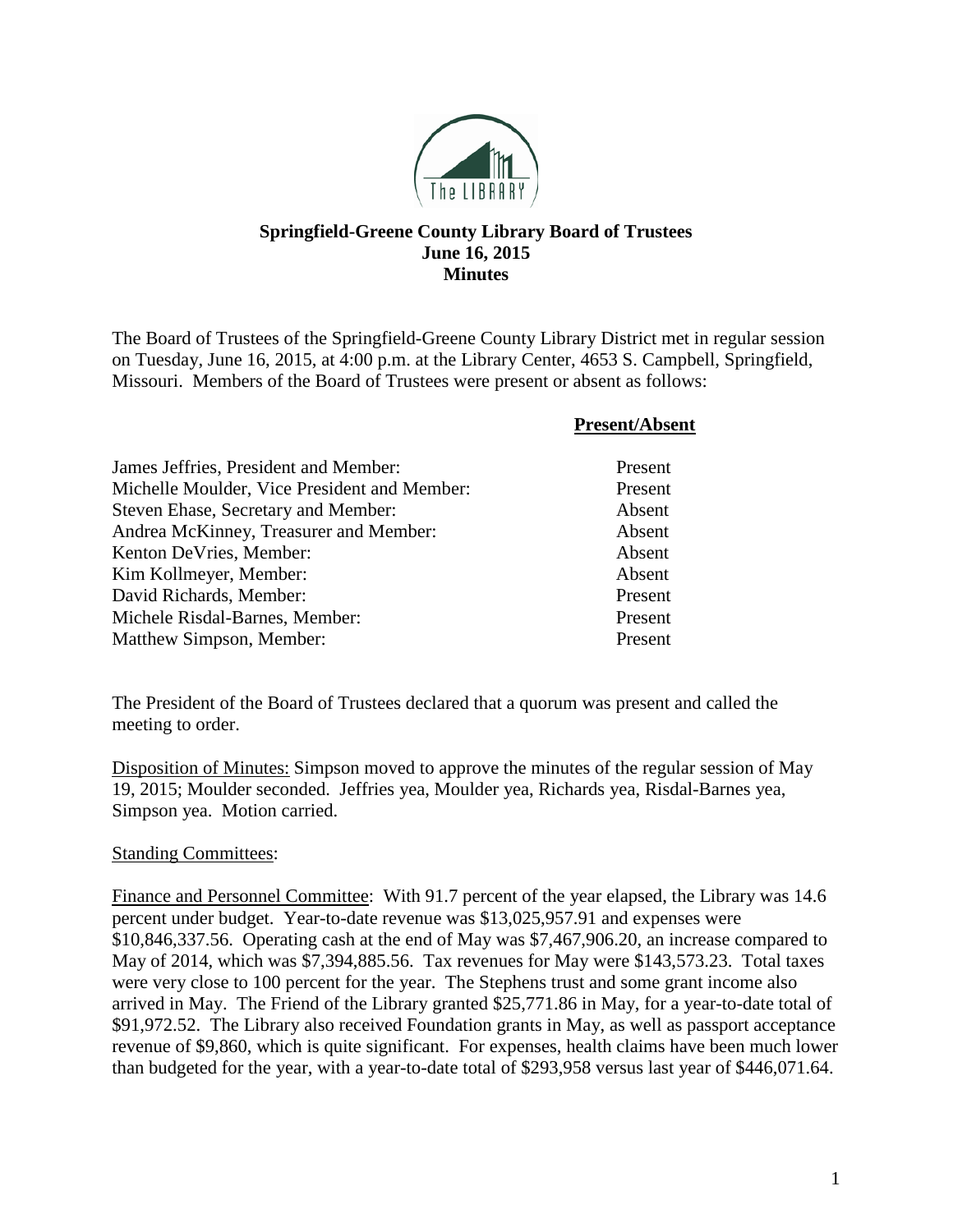The board noted that the Overdrive circulation increased by 15 percent over last year, and Hoopla was up 44.8 percent over last year. There were 219,849 searches from remote use of the Library's electronic products, with 1,064,269 page views by 141,686 visitors.

The proposed 2015-2016 budget was presented. Since the time of the preliminary budget, the amount of State Aid was finalized, as well as what the REAL funding will be. Grant revenue and expenses were added. In response to the State Aid cuts, \$100,000 from the Library Collections budget and \$50,000 from the IT computer replacement budgets were cut. Revenue was projected at a 3 percent increase in tax revenues. A & E money was projected at \$55,000, with Fines revenue down, Out of County fees up, and Copy Machines revenue up. Passport acceptance income was expected to be \$85,000. The proposed salary increases were the same as the preliminary budget, with staff raises taking affect at the time of each employee's annual review. The Utilities budget was based on information from City Utilities and is an increase of 5 percent. Rent for temporary quarters for Brentwood was included in the Building Rental expense account. Travel and Training was budgeted at \$67,000. The Missouri Library Association convention will be in Springfield next year, so a lot more people can attend since it will be local. Schedule A of the proposed budget is a list of the discretionary items that have been earmarked for use of prior-year excess cash, so that ongoing current operating expenses do not exceed projected current revenue. Total expenses budgeted (operating expenses, capital expenses, and discretionary spending) was \$14,576,511.44. The cash budget on page 2 shows the excess cash used to make the one-time expenditures and reflects the target cash at end of year at \$4,432,240.47. The emergency reserve cash is budgeted to grow to \$574,140.42 by end of FY16. Moulder moved to approve the proposed budget for 2015-2016 as presented; Simpson seconded. Jeffries yea, Moulder yea, Richards yea, Risdal-Barnes yea, Simpson yea. Motion carried.

Buildings and Grounds Committee: Richards reported on the committee meeting:

- At the Midtown Carnegie Branch, repairs to the front concrete steps have been delayed due to the contractor withdrawing from the project. The project has been pushed back to August or September of 2015.
- Replacement of the sinks in the ladies' room at the Library Station has been delayed for three to four weeks due to an ordering error.
- The Park Central Branch women's restroom subfloor has rotted through and will need repair.
- At the Library Center, a pedestrian crosswalk has been painted on the pavement from the Mudhouse entrance to the south parking lot area.
- Staff attended a reverse vendor fair sponsored by the Missouri Association of Public Purchasing.
- Purchase of the Library Station overflow parking lot currently being leased from Empire bank was discussed by the committee. The pro-rated share of back taxes owed to Empire were negotiated down to half by Cooper as previously authorized by the board. Risdal-Barnes moved to go forward with the purchase of the lot for \$1.00 per the lease agreement as recommended by the committee; Richards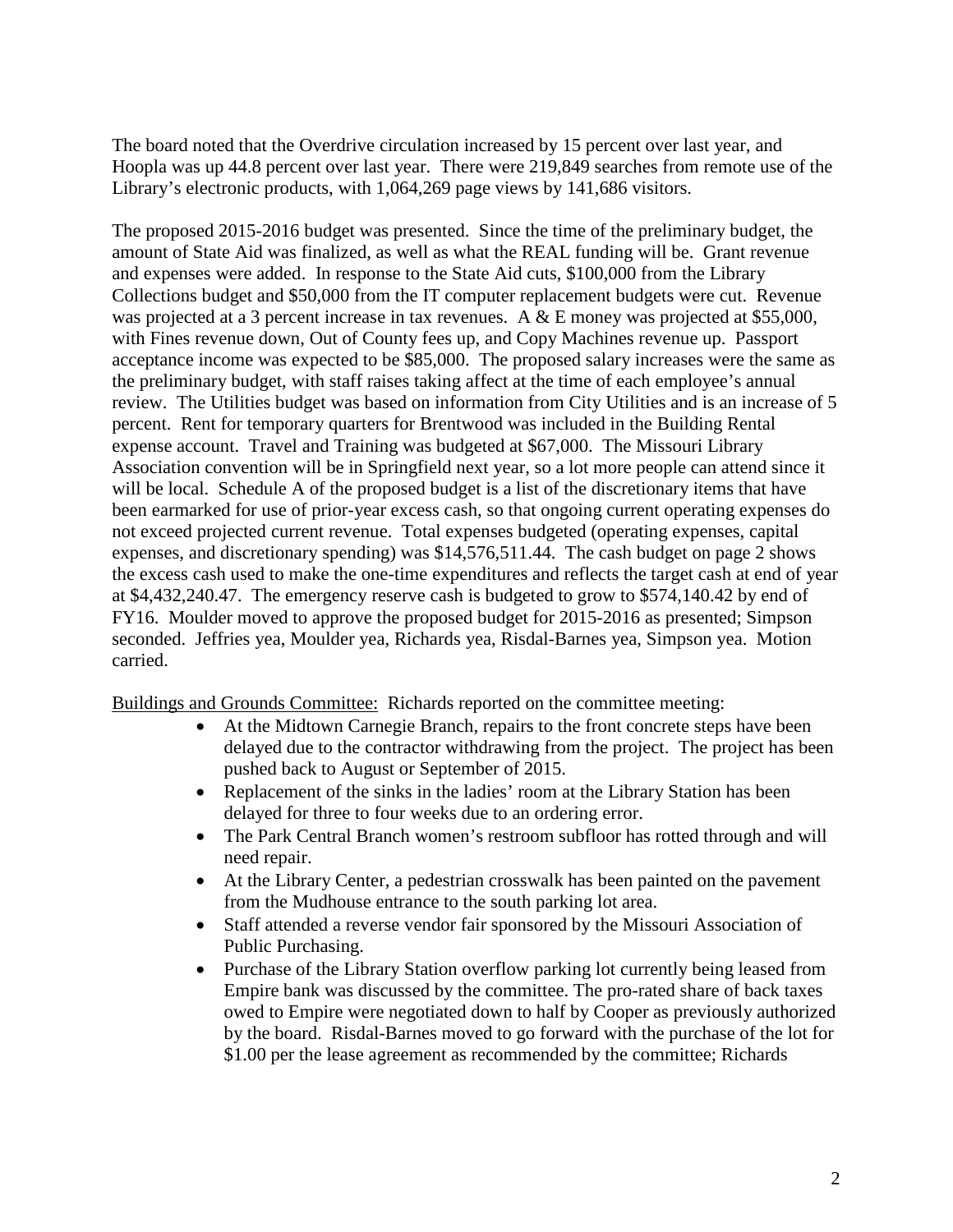seconded. Jeffries yea, Moulder yea, Richards yea, Risdal-Barnes yea, Simpson yea. Motion carried.

Report of the Director:

- The Library was awarded a Big Read grant from the National Endowment for the Arts via Arts Midwest for 2016. The grant provides \$10,000 for programming. "True Grit" by Charles Portis will be the featured title, with "Hank the Cow Dog" as the children's title.
- Springfield City Council will meet to consider the amended Redevelopment Plan for the Brewery District Lofts Redevelopment Area. The proposed tax abatement is for 25 years
- A second Passport Acceptance Center was launched at the Library Station on Monday, June 8, 2015. At the same time, the Library Station's Travel Dewey Lite section was rolled out.
- The annual summer reading program was launched on Saturday, May 16, 2015 and runs until August 8, 2015. The theme is Every Hero Has a Story.
- The 2015-2016 edition of the Directory is now available for \$10 per printed copy and an online version available at thelibrary.org/directory.
- The first meeting of the Downtown Council of Champions was held on June 8, 2015. This is a group formed from the Urban Districts Alliance and is made up of CEOs from both the public and private sectors. The group will meet three or four times a year to plan for pivotal projects for the long-term benefit of downtown Springfield.
- The Library is partnering with Missouri State University on a survey of library use by child care providers. The results will provide information about the child care providers' use of library materials, their knowledge and understanding of early literacy and their understanding of the use of books with children birth through age 7.
- Eight staff members will be attending the annual conference of the American Library Association June 26-30 in San Francisco.
- Each branch now has a flyer that features photos of Library Board of Trustees along with their names, term dates, city or county representation and offices held.

Foundation Update: Richardson reported that the Brentwood capital campaign will hold its public phase kickoff on September 20, 2015. It will be an afternoon event at the Brentwood Branch Library. There will also be some follow-up events in September. The Foundation was working on some major asks to help close the gap in funding needs on the Brentwood project. There will be announcements coming out in Bookends and a lot more details at the July Board of Trustees meeting.

## Miscellaneous Items:

New Library Board members for 2015-2016:

- Derek Fraley, representing the county. He has already been appointed by the County Commission.
- Ashley Norgard, representing the city, will be voted on by the City Council on June 22.
- Bill Garvin, representing the city, will also be voted on by the City Council on June 22.